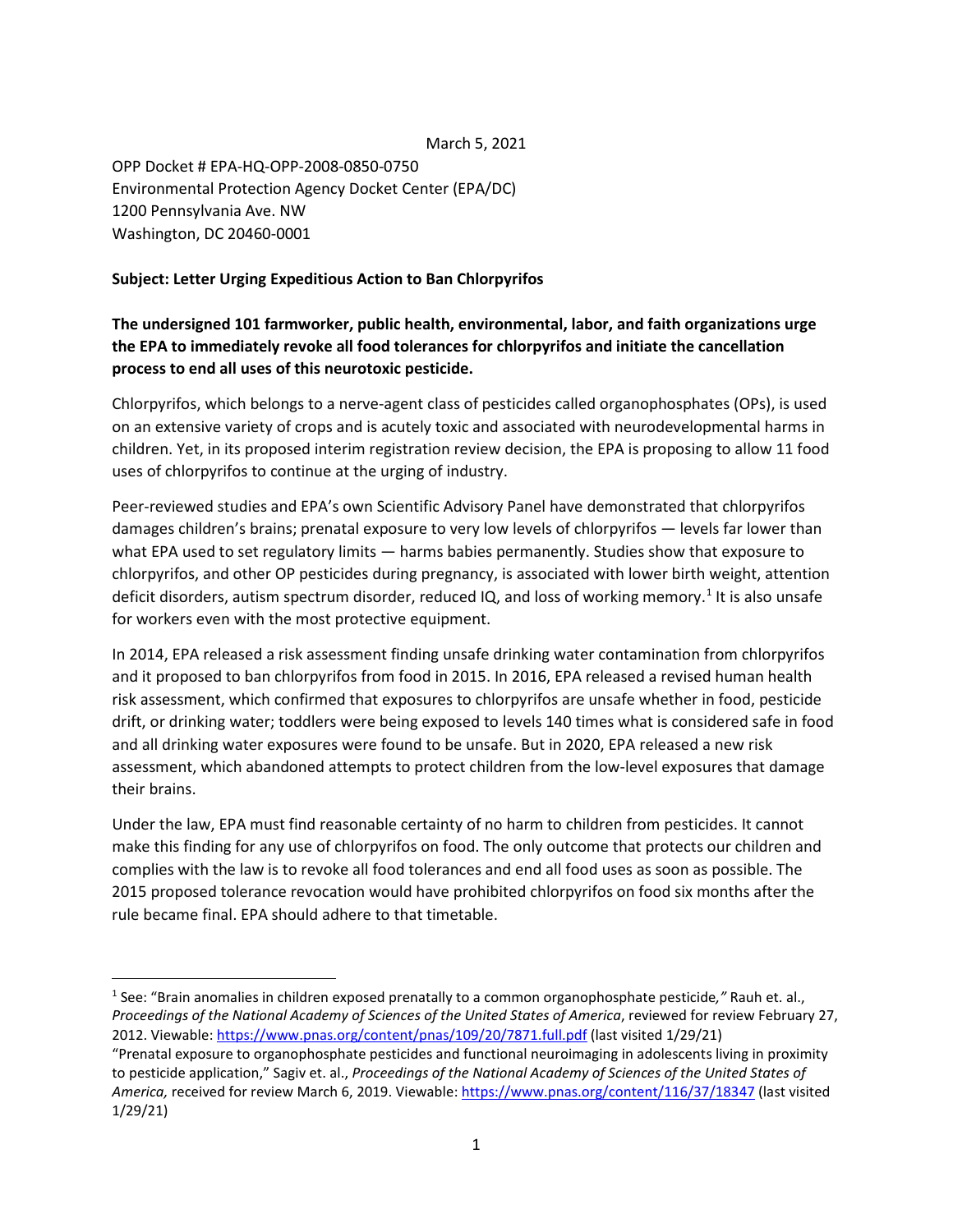Ending use of chlorpyrifos on food will protect the farmworkers who grow that food. However, chlorpyrifos is also used in other ways that expose workers to extremely dangerous amounts of the pesticide. For example, chlorpyrifos is used in greenhouses on ornamental plants. The greenhouse workers face unconscionable risks. And under EPA's 2020 risk assessment and proposed decision, the agency finds that the workers who mix and apply chlorpyrifos will face unsafe exposures from more than 100 tasks; workers who re-enter fields sprayed with chlorpyrifos will be at risk as well.

The EPA is proposing to allow these risks to continue because of the economic benefits of using chlorpyrifos compared to other currently available chemical pesticide alternatives. In making this proposal, EPA is ignoring non-chemical methods of pest control as well as the economic costs and hardships caused by pesticide poisonings, learning disabilities, reduced IQ in children, and environmental harm from chlorpyrifos use; this pesticide also contaminates surface water and harms threatened and endangered species, including birds, Pacific salmon, Southern Resident Killer Whales, and other mammals.

For the workers, the EPA is considering requiring more protective clothing and gear, but those measures can cause heat stress in many regions where workers toil in hot temperatures. And the agency is proposing to afford farmworkers less protection than industrial workers where personal protective equipment is the last resort, employed only if the exposures cannot be prevented.

When the Trump EPA derailed the proposed tolerance revocation, states like Hawaii, California, Oregon, and New York stepped in. In California, 99% of chlorpyrifos uses are now banned. While states can end use of chlorpyrifos, they cannot prevent residues of chlorpyrifos on their food. Only the EPA can do that. All Americans need the EPA to do its job and ensure our food is safe for children.

## **We, therefore, urge the EPA to immediately:**

- **1. Revoke the 2019 final order[2](#page-1-0) that denied the 2007 petition to ban food uses of chlorpyrifos; [3](#page-1-1)**
- **2. Grant the 2007 petition;**
- **3. Finalize the 2015 proposed order revoking all chlorpyrifos food tolerances; [4](#page-1-2) and**
- **4. Initiate the cancellation process for all uses of chlorpyrifos.**

The proposed interim decision on chlorpyrifos fails to protect the health of workers and children from a pesticide that is widely recognized as unsafe. Only banning the pesticide can truly protect children, workers, and the environment.

Signed,

ActionAid USA American Bird Conservancy American Public Health Association Association of Farmworker Opportunity Programs Beyond Pesticides

<span id="page-1-0"></span> <sup>2</sup> 84 Fed. Reg. 35555 (Jul. 24, 2019)

<span id="page-1-1"></span><sup>3</sup> 72 Fed. Reg. 58845 (Oct. 17, 2007)

<span id="page-1-2"></span><sup>4</sup> 80 Fed. Reg. 69079 (Nov. 6, 2015)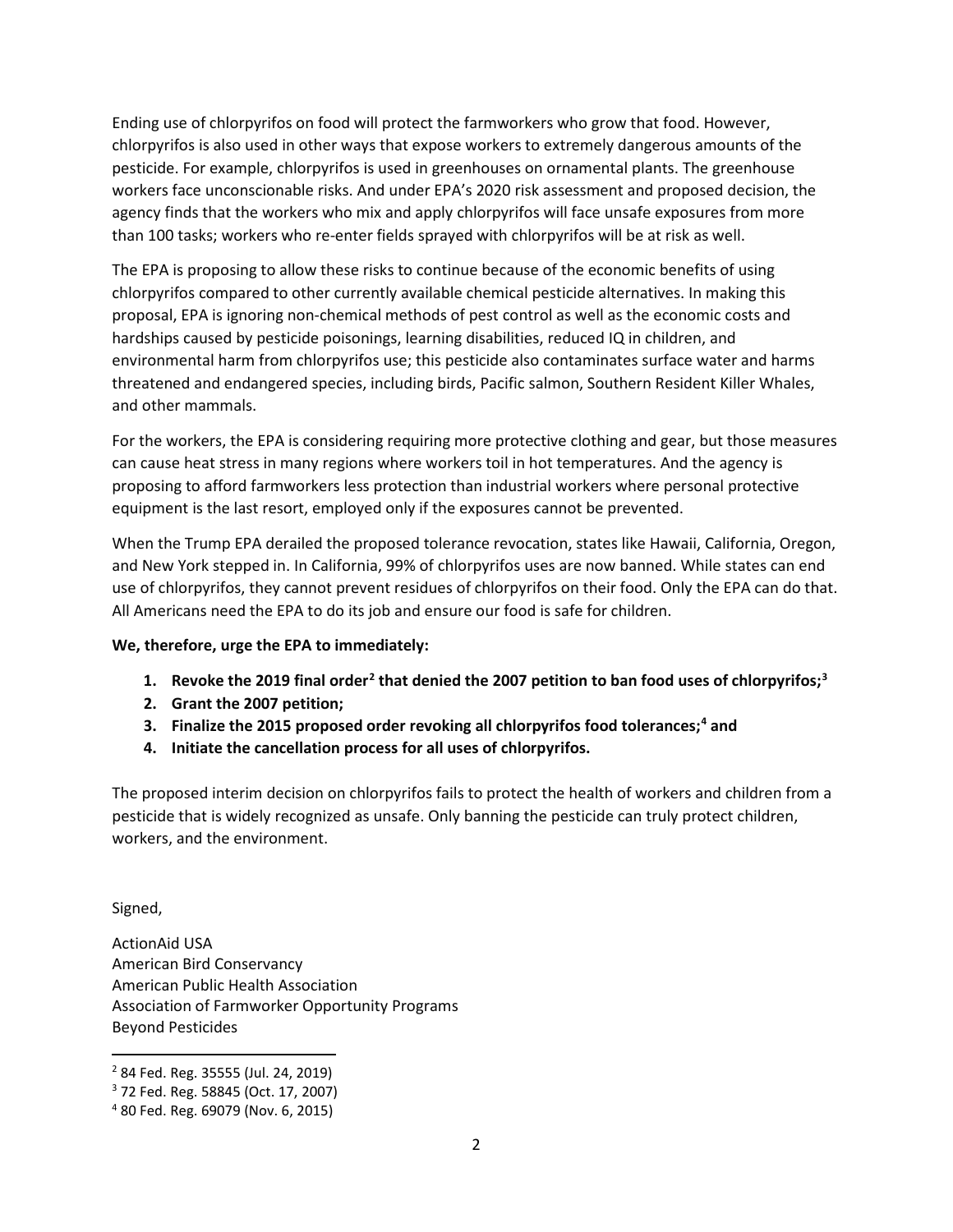Center for an Ecology-Based Economy Center for Biological Diversity Center for Energy & Environmental Education Center for Food Safety Child Labor Coalition Citizens Campaign for the Environment Clean Water Action/Clean Water Fund Community Action Works Conservation Law Foundation CREA: Center for Reflection, Education and Action CRLA Foundation Defend Our Health Earth Action, Inc. Earth Ethics, Inc. **Earthjustice** East Yard Communities for Environmental Justice Endangered Species Coalition Environment Maine Environmental Advocates NY Experimental Farm Network Farmworker and Landscaper Advocacy Project Farmworker Association of Florida Farmworker Justice Fayetteville PACT Fertile Acres First Focus on Children Food & Water Watch Food Empowerment Project Four Harbors Audubon Society FreshWater Accountability Project Friends of the Earth Genesee Valley Audubon Society Georgia STAND-UP Global Labor Justice - International Labor Rights Forum Green America Green Inside and Out Human Rights Watch Huntington Breast Cancer Action Coalition International Corporate Accountability Roundtable (ICAR) International Initiative to End Child Labor Justice for Migrant Women Labor Council for Latin American Advancement LEAD for Pollinators., Inc. League of Conservation Voters League of United Latin American Citizens (LULAC) Learning Disabilities Association of America Learning Disabilities Association of Arkansas Learning Disabilities Association of Connecticut